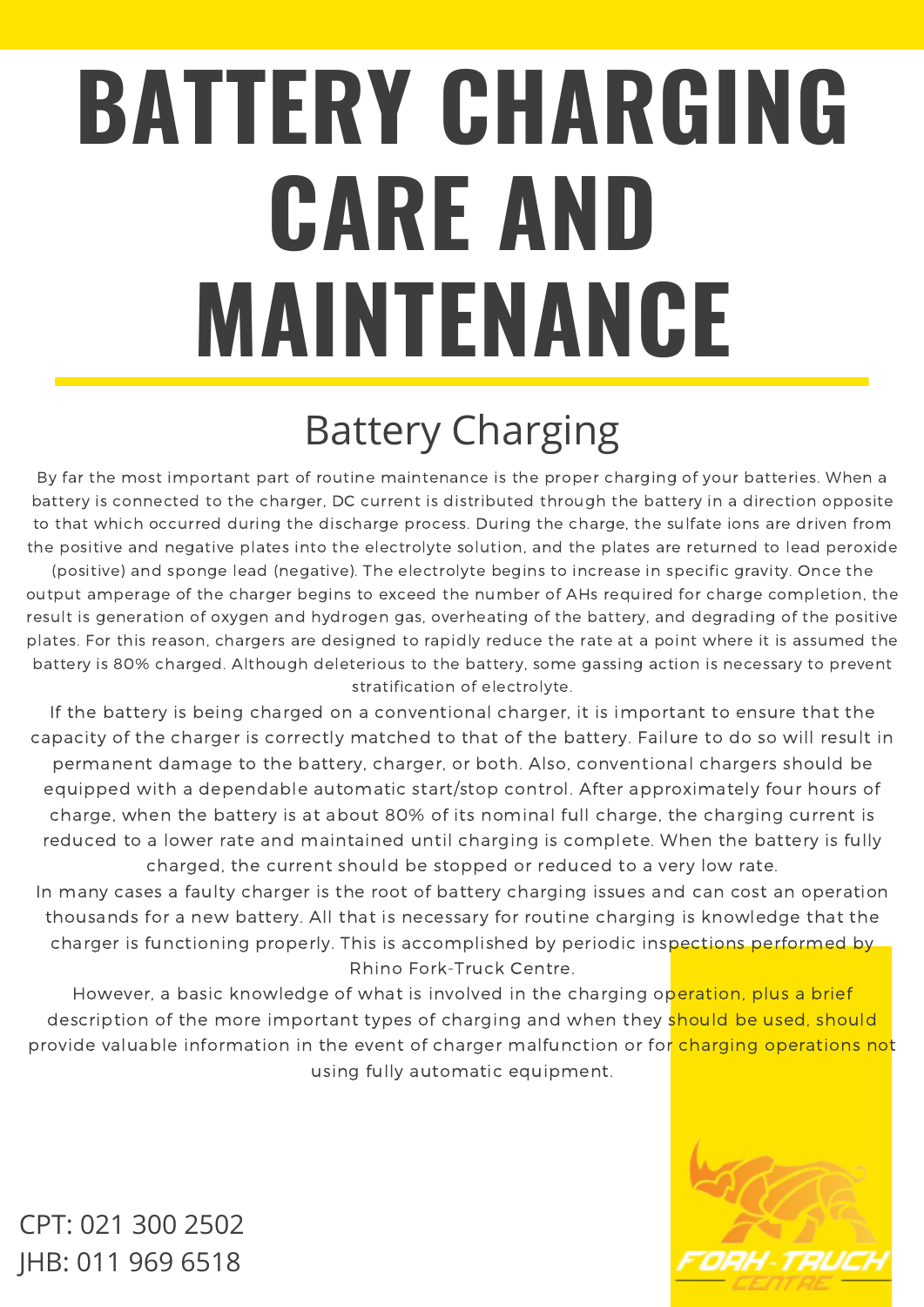## Types of Charging

There are a number of different charging methods, but for purposes of this introduction, only three need explanations. These are: Cycle Charge, Equalizing Charge, and Freshening Charge.

#### Cycle Charge

This is the complete recharge of a battery after is has been fully or partially discharged during the normal operation. Typically, a cycle charge is based on an eight-hour charging cycle but can, depending on need, be extended.

#### Equalizing Charge

Each cell of a battery has slight differences in uniformity of construction and content. These slight differences cause some cells to take less charge than the other cells in the battery. After a time, the state of charge of the cells which require more charge than the others will drift back in voltage and specific gravity, and the battery will not deliver its full capacity. To bring the cells with a lower state of charge up to the same level as the others, the battery is given an "equalizing charge." The cells with a higher state of charge will be somewhat overcharged, to bring the cells with a below-normal state of charge up to full charge. Years ago, when lift trucks and mine locomotives were used lightly or sometimes stored during slack seasons, frequent equalizing charges (sometimes weekly) were recommended by battery manufacturers. Today, this inflexible kind of equalizing schedule is not recommended. Instead, the recommended frequency of equalization depends on how often the batteries are cycled and the depth of the cycles. The frequency of equalization can dramatically affect the operational costs of the vehicle. Unnecessary equalizing charges, in addition to consuming electricity, can result in significant loss of battery life caused by unnecessary overcharge. The following examples will give you a good idea of a reasonable battery equalizing schedule for a specific battery operation.

·For batteries that are cycled only once or twice a week to an average depth of 30% to 60%, a monthly equalizing charge is usually sufficient to keep them fully charged.

·Batteries that are discharged regularly—three or more cycles per week to an average discharge depth of 60% to 80% of their rating—can usually be kept healthy by equalizing them every two months.

·Batteries that are cycled four to eight times a month at any depth normally require equalizing about once a month to keep them in healthy condition.

·Batteries that are cycled five or more times a week at an average discharge depth of 60% to 100% may not need equalizing charges unless stored.

#### Freshening Charge

A freshening charge is used to bring a battery to a fully charged condition before it is placed in service or when it has been standing idle for a short period. It takes about three hours at the finish charge rate (three to six amperes per 100 AH of the battery's six-hour capacity rating).

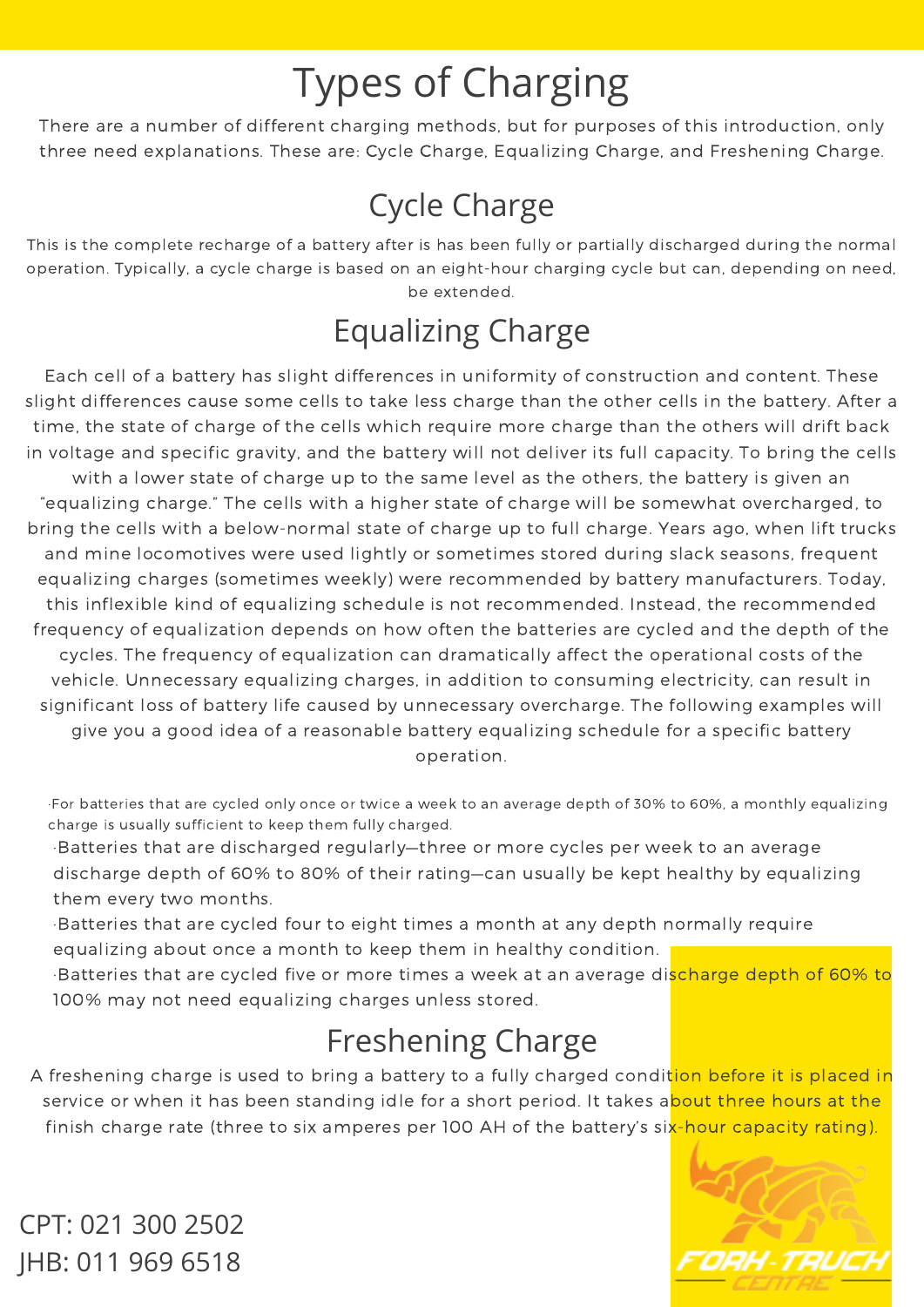## Keys to Properly Charging Your Battery

If the battery charging equipment is the counter voltage sensing type and is functioning properly, and if the battery is in a healthy condition, there is little chance your battery will be improperly charged. If some doubt about its operation exists, the following checks are a quick way of insuring that you are properly and fully charging your batteries:

·Charging current readings level off to the finishing rate

- ·Charging voltage stabilizes
- ·No rise in specific gravity
- ·Normal gassing
- ·No excessive heat generated in the battery

#### Overcharging

An excessive amount of charge results in high battery temperature, reducing the battery's service life.

#### Overheating

To obtain maximum service life from a battery, it should be charged and operated at electrolyte temperatures below 45°C. Above this temperature, overheating occurs. Overheating will damage the battery and shorten its normal expected service life. The extent of the damage and loss of service life depend on how high the temperature rises, how often the overheating occurs, and how long the batteries are subjected to high temperatures. A healthy battery charged on a properly functioning charger will have a 5°C to 10°C rise in temperature when fully charged from a completely discharged state. What causes a battery to go beyond this range and overheat?

The temperature rise is affected by several variable factors:

·Temperature of the battery when put on charge

·Age and condition of the battery

·Start, intermediate, and finish rate of the charger

·The amount of overcharge given the battery

In lift-truck operations, a battery can overheat because of the operating requirements of the truck, as well as the operating environment. If a lift truck requires almost continuous current draws that are higher than normal, the temperature will rise. Ideally, for this operation, a "cool" battery whose temperature is 32°C or lower should be installed in the truck. However, if the lift-truck operation starts with an overheated battery whose temperature is over 45°C, the continuous high current draws will tend to make the temperature rise even higher and battery damage is likely.

Typical working environments where batteries must operate in an overheated condition are in a foundry, where ambient temperatures reach 48°C and higher, and in heavy-duty operations where they must be charged every five to six hours with no time for cooling before a charge. The latter problem can often be alleviated by having more than two batteries per truck. For the former, an inexpensive way to cool the battery is by directing a fan over its intercell connectors; since they conduct about 60% of the heat out of the battery, the battery will cool rapidly. Always charge with battery covers or truck compartments open.

Operating and charging batteries at elevated temperatures is a frequent cause of battery damage and reduced service life. An experienced battery technician, given the levels of operating and charging temperatures and the time span for which they are held, can estimate the percentage of service life lost. The estimated loss, expressed as a percent, can serve as the basis for deciding whether to invest in extra batteries or battery cooling equipment. If this kind of professional judgment is not available in your plant or operation, contact Rhino Fork-Truck Centre for a free quote on service and replacement options.

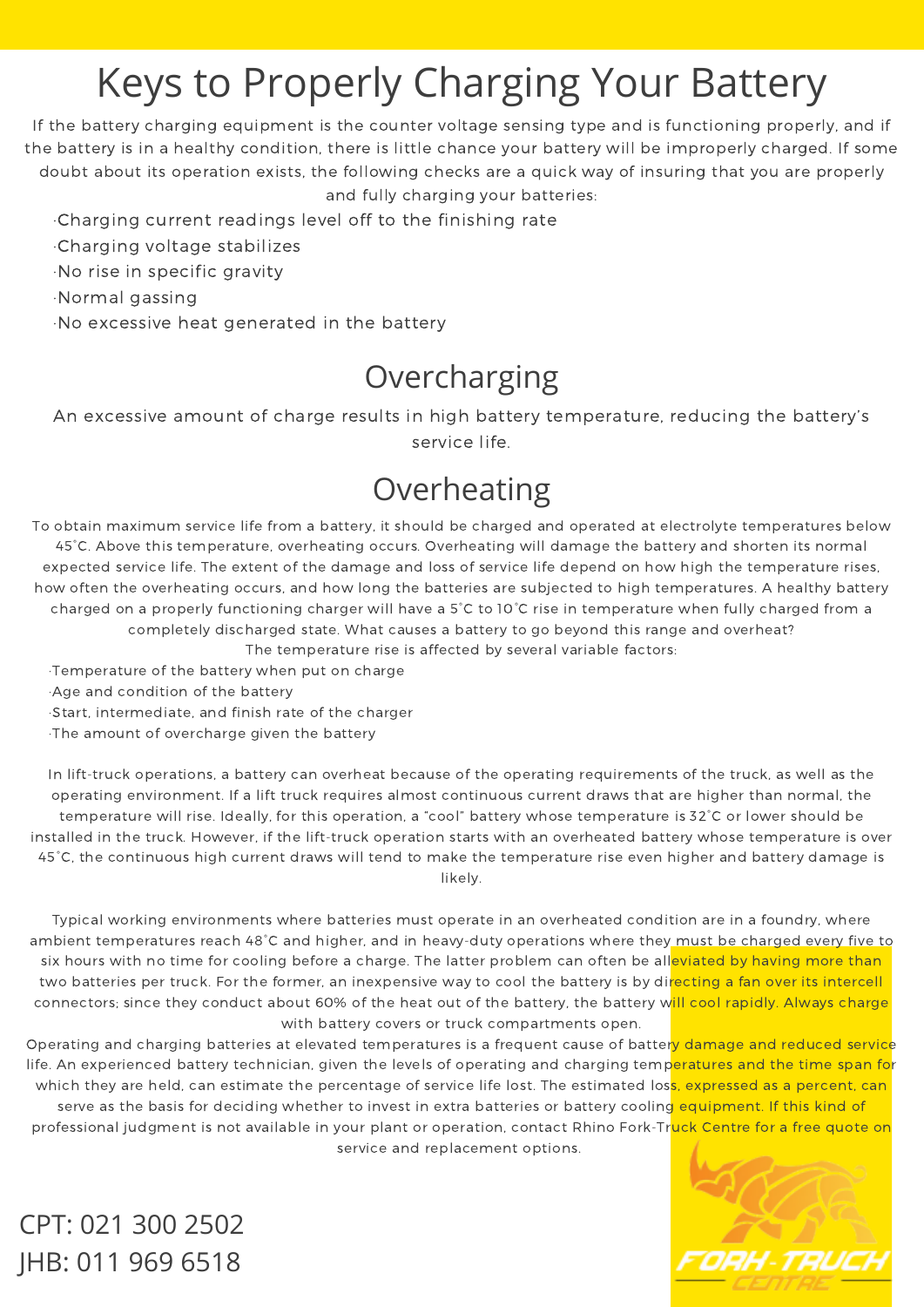#### Keyed Connectors

Sometimes batteries of several different voltages and AH capacities are charged at the same centralized location. Precautions must be taken to ensure that batteries are charged on chargers with matching voltages and AH ratings. Rather than relying on employees to place the batteries on the correct chargers, we recommend using plugs and connectors of different types or color keys. Contact Rhino Fork-Truck Centre for more information on the various kinds of charging plugs and connectors that are available.

#### Gassing

When a battery is charging, the electrolytic breakdown of the water in the electrolyte produces oxygen on the positive plate and hydrogen on the negative plate. This is normal; however, if a high charging rate is continued after the battery has been brought to the gassing voltage, the gassing becomes excessive and abnormally large amounts of hydrogen and oxygen are produced. The best indication of excessive gassing is very noticeable bubbling action of the electrolyte.

Hydrogen is a highly combustible gas and will explode on ignition when its concentration in air reaches any level between 4% and 74% (Below 4% the concentration is too weak; above 74% there is not enough oxygen left in the air to support combustion). If you have reason to suspect excessive gassing, troubleshoot the battery and charging equipment. An unusually high usage of water indicates that excessive gassing is occurring.

#### Undercharging

Undercharging a battery, even to a small degree, if continued, leads to excessive sulfation. The same is true of batteries which have been left standing in an uncharged state for an extended period. High temperatures rapidly accelerate sulfation when batteries are left standing in a partially charged condition. The cells of a sulfated battery will give low specific gravity and open circuit voltage readings. On charge, voltage readings will be unusually high. The battery will not become fully charged after a single normal charge when sulfation has taken place over a prolonged period.